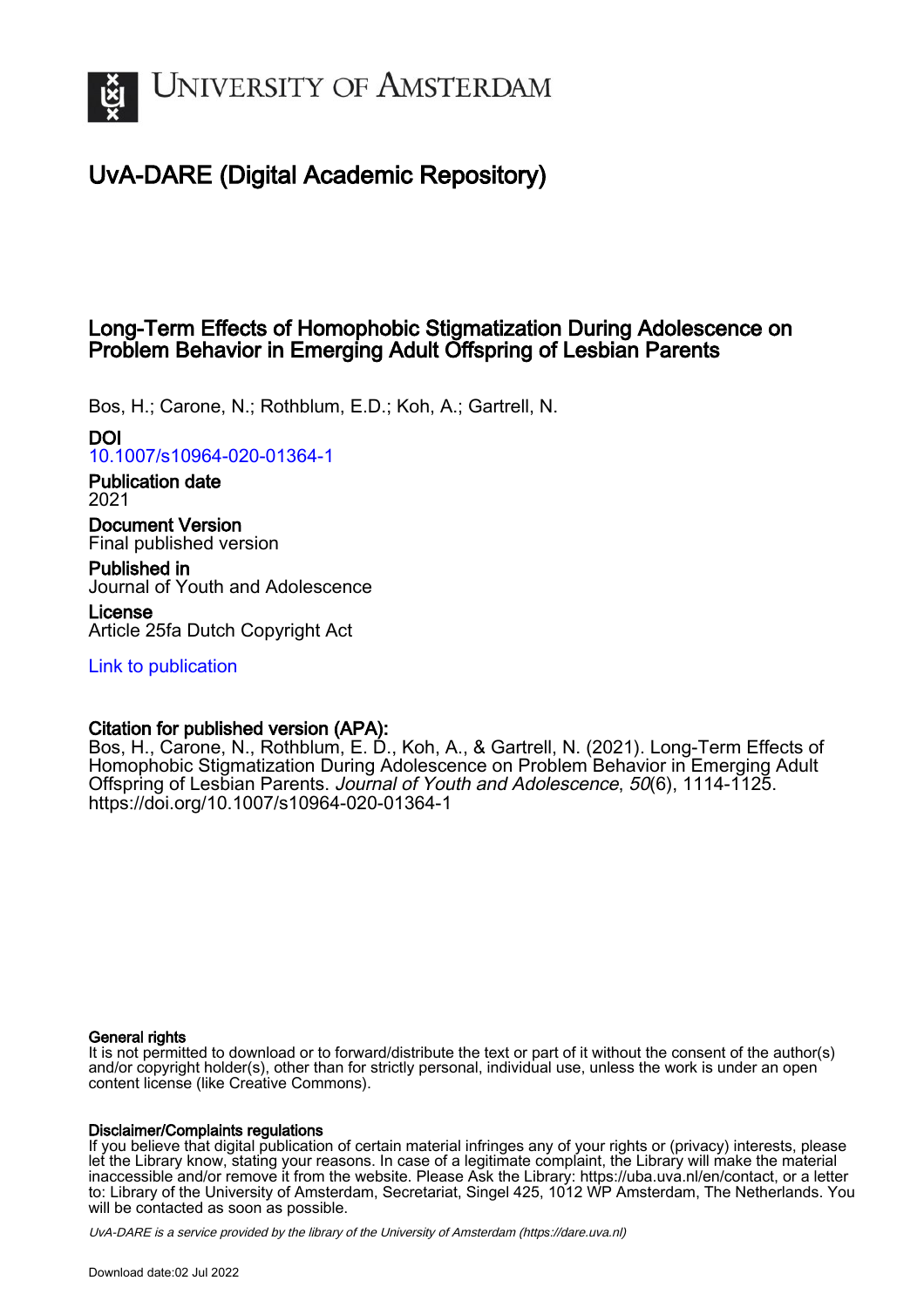EMPIRICAL RESEARCH



# Long-Term Effects of Homophobic Stigmatization During Adolescence on Problem Behavior in Emerging Adult Offspring of Lesbian Parents

Henny Bos<sup>1</sup> • Nicola Carone<sup>2</sup> • Esther D. Rothblum<sup>3,4</sup> • Audrey Koh<sup>5</sup> • Nanette Gartrell<sup>4,6</sup>

Received: 2 October 2020 / Accepted: 19 November 2020 / Published online: 9 January 2021 © Springer Science+Business Media, LLC, part of Springer Nature 2021

#### Abstract

The long-term impact of homophobic stigmatization on adolescents with lesbian parents has not been explored. This longitudinal study investigated the effects of homophobia experienced during adolescence on problem behavior among emerging adult offspring of lesbian parents. The 72 offspring (37 females and 35 males; all cisgender and 25 years old) were predominantly White, heterosexual, and highly educated. As 17-year-old adolescents,  $40.3\%$  ( $n = 29$ ) reported that they had been treated unfairly because of having lesbian parents. Experienced homophobia during adolescence was indirectly associated with internalizing problems during emerging adulthood through psychological problems during adolescence and meaning in life in emerging adulthood. Adolescent experiences of homophobia were also indirectly related to externalizing problems during emerging adulthood through adolescent psychological problems, but not through meaning in life in emerging adulthood. These findings indicate that long-term effects of homophobic stigmatization during adolescence persist into adulthood. School and community interventions should include all types of families in their diversity appreciation programs.

Keywords Emerging adulthood · Homophobic stigmatization · Lesbian-parent families · Problem behavior · Psychological problems · Meaning in life

 $\boxtimes$  Henny Bos [h.m.w.bos@uva.nl](mailto:h.m.w.bos@uva.nl)

- Sexual and Gender Diversity in Families and Youth, Research Institute of Child Development and Education, Faculty of Social and Behavioral Sciences, University of Amsterdam, Amsterdam, The Netherlands
- <sup>2</sup> Department of Brain and Behavioral Sciences, Lab on Attachment and Parenting—LAG University of Pavia, Pavia, Italy
- <sup>3</sup> Women's Studies, San Diego State University, San Diego, CA, USA
- <sup>4</sup> Williams Institute, UCLA School of Law, Los Angeles, CA, USA
- <sup>5</sup> School of Medicine, Department of Obstetrics, Gynecology and Reproductive Sciences, University of California, San Francisco, CA, USA
- <sup>6</sup> Research Institute of Child Development and Education, Faculty of Social and Behavioral Sciences, University of Amsterdam, Amsterdam, The Netherlands

## Introduction

Since the 1980s, when assisted reproductive technologies (ARTs) made it possible for lesbian women to become parents through sperm banks or private arrangements with donors, planned lesbian-parent families have become increasingly visible. For many decades, researchers have used between-group studies to compare the mental health of the offspring in lesbian parent and different-sex parent families (e.g., Fish and Russell [2018\)](#page-11-0). Based on these studies there is an overwhelming consensus that children, adolescents, and young adults who were born and grew up in lesbian-parent families are well-adjusted, and do not differ from those born and raised in different-sex parent families on internalizing (such as anxious, depressive, or withdrawn symptoms) and externalizing (such as inappropriate conduct or aggressive behavior) problems (e.g., Fedewa et al. [2015](#page-11-0); Gartrell et al. [2018\)](#page-11-0).

In the wake of these findings, some studies were designed from a within-group approach that focused on the conditions under which children of lesbian parents might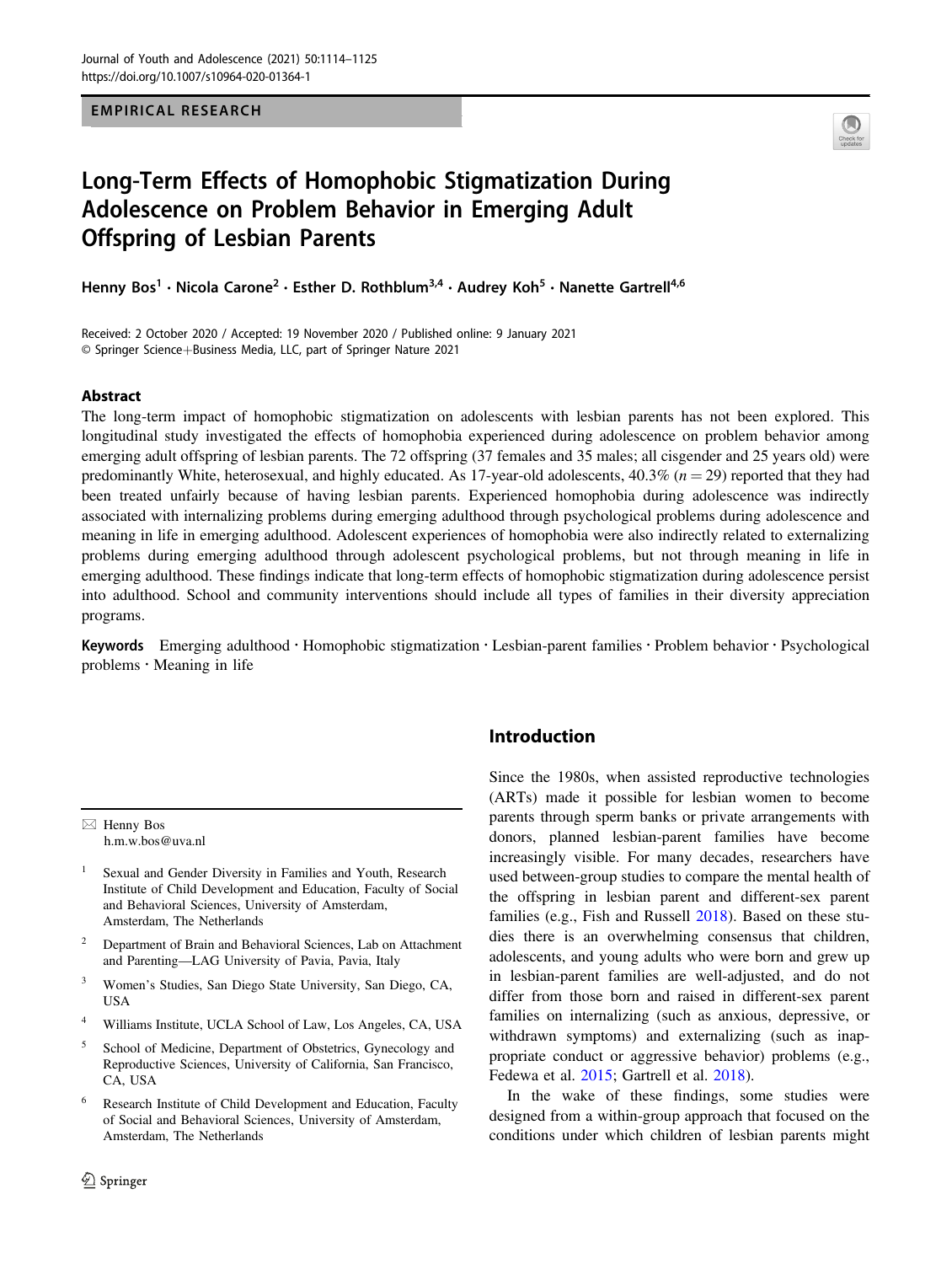struggle or thrive, as well as on experiences that are related to unique family processes for same-sex parent families (Fish and Russell [2018\)](#page-11-0). One such experience is stigmabased bullying, or bullying that is motivated by stigma (Earnshaw et al. [2018\)](#page-11-0). Stigma refers to a devalued characteristic within and across social interactions (Goffman [1963\)](#page-11-0); sexual stigma refers to all facets of stigma associated with same-sex sexuality and sexual minority communities (Herek [2016\)](#page-11-0). The few existing studies on experienced homophobic stigmatization (a specific form of stigma-based bullying) in lesbian-parent families showed that not only did the parents face stigma, overt discrimination, and/or microaggressions (i.e., subtle or more indirect negative comments), but also that their offspring had similar exposures due to their parents' sexual orientation (Bos and Gartrell [2020](#page-10-0)). The present study investigates the effects of adolescent homophobic stigmatization on problem behaviors in emerging adulthood via psychological problems and meaning in life among the 25-year-old offspring of the ongoing U.S. National Longitudinal Lesbian Family Study (NLLFS)—the largest, longest-running, prospective investigation on planned lesbian families (Gartrell et al. [2018\)](#page-11-0).

## Developmental Context for Associations Between Homophobic Stigmatization and Problem Behaviors in Offspring of Lesbian Parents

During elementary school it is not unusual for children of lesbian parents to be teased or bullied due to their parents' sexual orientation. For example, 57% of 49 school-aged children adopted by same-sex parents (27 gay and 22 lesbian couples) in the U.S. reported experiences of microaggression, including heterosexism, public outing by others, and teasing because of their family type (Farr et al. [2016](#page-11-0)). In the Netherlands, which is ranked as one of the most accepting countries for lesbian and gay people (Flores [2019\)](#page-11-0), children (aged 8–12) of lesbian parents reported that peers made jokes (60%), asked annoying questions (56.7%), used abusive language (45.2%), or gossiped (30.6%) about their mothers' sexual orientation (Bos and Van Balen [2008](#page-10-0)). Despite experiencing microaggressions or feelings of difference, these children also report positive perceptions of their family and navigate experiences of difference with resilience (Farr et al. [2016](#page-11-0)).

As peers and peer acceptance become increasingly important during adolescence (Wainright and Patterson [2008\)](#page-12-0), offspring of lesbian parents are faced with new challenges in relation to their family. They may worry about losing friends or being judged by peers, even if they do not actually experience teasing or rejection (Golombok [2020](#page-11-0)). Further, in becoming increasingly aware that their parents are stigmatized for being sexual minorities, they may feel uneasy or anxious about the prospect of stigma-based bullying (Gartrell et al. [2012\)](#page-11-0). For example, interviews of 30 U.S. emerging adults with lesbian parents revealed that most had been subjected to negative comments about their mothers' lesbianism when they were adolescents (Kuvalanka et al. [2014](#page-11-0)). Another qualitative study suggested that adolescents with lesbian parents may be more secretive with their peers about the nature of their family constellation due to societal, peer, and developmental pressures and their desire to appear "normal" (Perlesz et al. [2006](#page-11-0)). Yet, in other circumstances, adolescents' responses to sexual stigma varied, with some responding fearfully, others defiantly, or still others remaining mostly detached from the sexual stigma they experienced, thereby deflecting its negative impact (Kuvalanka et al. [2014\)](#page-11-0).

Studies based on a between-difference approach found that having sexual minority parents is not in itself a risk factor for psychological problems (e.g., Carone et al. [2018\)](#page-10-0). However, children and adolescents in lesbian-parent families who reported being stigmatized because of their parents' sexual orientation had lower scores on self-esteem and showed more behavioral problems than those who were not stigmatized (e.g., Van Rijn-Van Gelderen et al. [2015\)](#page-12-0). Among offspring who were stigmatized, having a close and loving relationship with their parents (Bos and Gartrell [2010](#page-10-0)), open discussions about homophobic stigmatization (Wyman Battalen et al. [2019\)](#page-12-0), and social supports pertaining to this form of discrimination (Van Gelderen et al. [2012](#page-12-0)) have been shown to serve as protective factors and promote coping skills.

The period of emerging adulthood (18–29 years) is a time when young adults are expected to become self-sufficient, engage in mature and committed relationships, assume more adult roles and responsibilities, and obtain a level of education and training that sets the foundation for employment and career (Arnett et al. [2014](#page-10-0)). In addition, the setbacks along the circuitous paths to adulthood may be stressful and lead to increased risk taking and externalizing behaviors (Arnett et al. [2014](#page-10-0)). Thus, homophobic stigmatization experienced at earlier ages may add a further burden to emerging adults' healthy development.

To date, the NLLFS is the only investigation in which offspring of lesbian parents have been followed from birth to emerging adulthood and thus it is possible to test the effect of homophobic stigmatization on behavioral adjustment beyond adolescence. A recent cross-sectional study found that when the offspring of the NLLFS parents were 25 years old, the most frequently mentioned experience of homophobic stigmatization was being asked annoying questions (72.8%) and hearing jokes (58.2%) related to their parents' sexual orientation (Koh et al. [2019\)](#page-11-0). Offspring who reported stigmatization had higher rates of behavioral and emotional problems than those who did not (Bos et al. [2019](#page-10-0)). However, it should be mentioned that all of the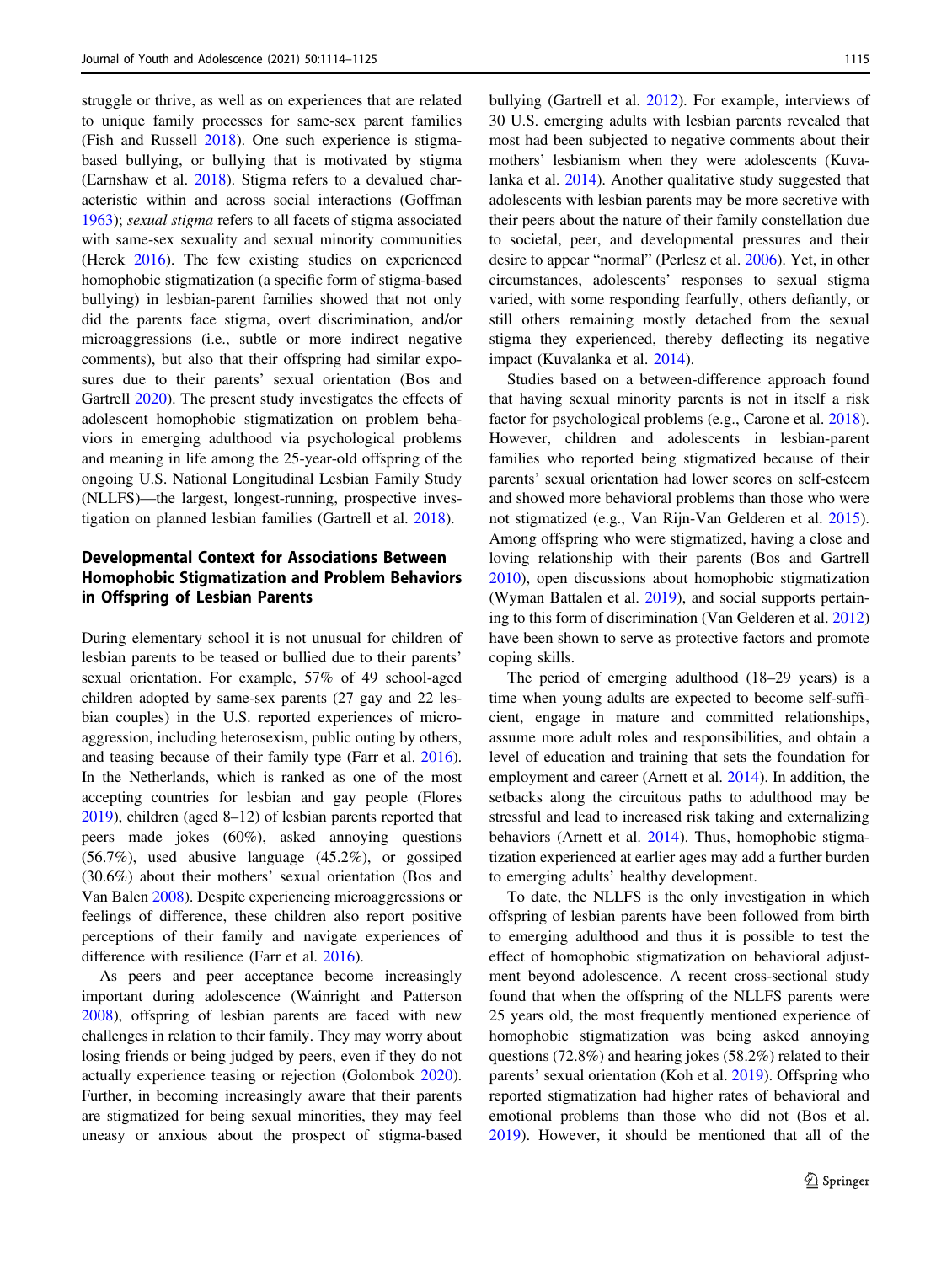above-mentioned studies were cross-sectional, and thus there is a lack of knowledge about the long-term effects of homophobic stigmatization in adolescence on adjustment in emerging adulthood. Furthermore, studies on the long-term consequences of stigma-based bullying toward sexual minorities are very rare. Most of these investigations were retrospective and found that bias-based victimizations during adolescence were related to psychological distress and overall poorer well-being in emerging adulthood (Toomey et al. [2011](#page-12-0)).

In contrast to research on homophobic stigmatization, there have been some studies on the long-term effects of bullying in general. Most studies on victims of bullying have focused on short-term consequences, such as those that followed children for several months or years (e.g., Copeland et al. [2013](#page-10-0)). The few studies focusing on the long-term associations between adolescent victimization and mental health outcomes have shown that those who were bullied in adolescence had an increased risk of developing high levels of psychological distress in emerging adulthood (e.g., Sigurdson et al. [2015](#page-11-0)). These findings persisted even after controlling for family hardship and childhood psychological problems (Wolke et al. [2013](#page-12-0)).

## Theoretical Frameworks for Psychological Problems and Meaning in Life as Mediators

The social ecological theory is an important framework for understanding the long-term consequences of stigma-based bullying, including homophobic stigmatization. This theory proposes that an individual's development throughout the life course depends on processes between individuals and their social environment (Bronfenbrenner [2001\)](#page-10-0). Homophobic stigmatization associated with parental sexual orientation is a specific form of stigma-based bullying that can be understood within this theory as it represents an environmental circumstance that could influence the offspring's development. Stigma-based bullying and homophobic stigmatization are also in line with the minority stress theory based on the premise that individuals with a sexual minority identity or membership—as offspring of lesbian parents are—experience specific stressors related to their minority status in addition to daily stressors that individuals experience independently of their sexual orientation (Meyer [2003\)](#page-11-0). Additionally, there is evidence that bullying directed against an individual's particular characteristic has more impact than general bullying (Russell et al. [2012\)](#page-11-0). Finally, it is possible that reduced psychological functioning in emerging adulthood is associated with higher levels of psychological problems during adolescence (Kessler et al. [2007](#page-11-0)).

The psychological mediation framework (Hatzenbuehler [2009\)](#page-11-0), which is a refinement of the minority stress theory, focuses on both inter- and intrapersonal processes through which minority stressors might affect problem behaviors. Based on this framework, specific stigma-based bullying during adolescence may elevate intrapersonal cognitive processes that ultimately result in higher risk for the development of problem behavior. In this regard, meaning in life is a key cognitive personality trait and a basic psychological need related to well-being (Hadden and Smith [2019](#page-11-0)). It includes a set of beliefs and expectations about one's life that provide purpose and order, and affect a person's interpretation of experiences. Meaning in life comprises two components (Park [2010](#page-11-0)): the search for meaning in life and the presence of meaning in life, the latter of which refers to having attained a clear sense of purpose and order (Szymanski and Mikorski [2016](#page-12-0)). Both components are related to mental health outcomes in different ways. While individuals searching for meaning may experience distress because they are trying to make sense of their life and the world, individuals who have attained meaning in life may experience less distress and greater well-being because they have a set of beliefs about their life that gives them order, direction, purpose, and determination (Park [2010](#page-11-0)). However, the two components should not be viewed as independent, insofar as the perception of the absence of, or struggles for, meaning in life may lead an individual to search for meaning.

Meaning in life has often been investigated as a moderator of the relation between adverse life circumstances and mental health (Park [2010\)](#page-11-0). However, from a life course perspective (Elder [1998\)](#page-11-0), it seems likely that meaning in life in emerging adulthood is related to prior developmental stages as well as the responses of the social environment during those stages (Johnson et al. [2011\)](#page-11-0). Thus, adolescents of lesbian parents who experienced stigmatization due to their family type might be more vulnerable to psychological problems in the short-term, in addition to adverse consequences on their expectations and interpretation of future experiences in the longer term, as well as on problem behaviors in emerging adulthood. In other words, even when emerging adult offspring of lesbian parents do not necessarily experience the same minority group identity as their parents, or are well equipped to deal with homophobic stigmatization due to earlier positive socialization practices around family diversity (Wyman Battalen et al. [2019\)](#page-12-0), they might still struggle with why they themselves are stigmatized due to their parents' sexual orientation. Thus, those who suffered psychological problems in adolescence due to stigmatization might be more likely to dwell on homophobic experiences and less able to use cognitive restructuring or positive reinterpretations to process such negative experiences. In all these circumstances, the expected outcome would be an exacerbation of the negative effects of homophobic stigmatization on problem behaviors. A previous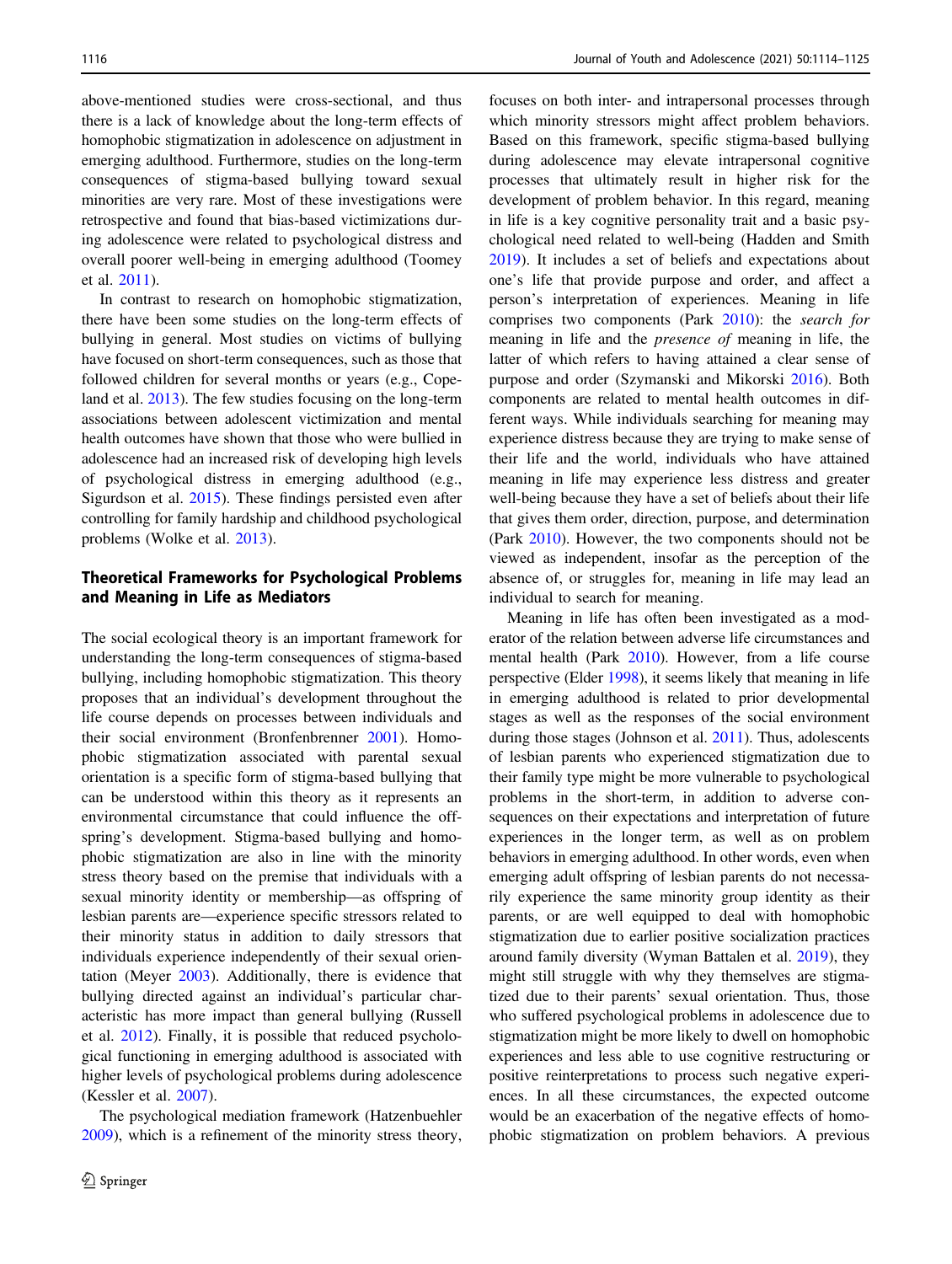study on the NLLFS adolescent offspring found that perceived homophobic stigmatization was associated with more psychological problems (Gartrell and Bos [2010](#page-11-0)); however, the long-term effect of these experiences on behavioral adjustment later in life has not yet been studied. Although another investigation found that lower scores on meaning in life were associated with more problem behavior in the 25-year-old NLLFS offspring (Bos et al. [2020](#page-10-0)), there has been no prior research on whether meaning in life could be a mediator between homophobic stigmatization during adolescence and problem behavior in emerging adulthood.

## Current Study

There is a research gap concerning the long-term impact of homophobic stigmatization on adolescents with lesbian parents. The aim of the present study is to explore internalizing and externalizing problem behavior in NLLFS emerging adult offspring by examining the indirect effect of perceived homophobic stigmatization during their adolescence, via psychological problems when they were 17 years old and meaning in life when they were 25 years old. Examining the long-term effects of stigmatization occurring during adolescence is particularly relevant for offspring of lesbian parents since that is a stage of life in which the prospect of being rejected or bullied by peers due to their family structure is a matter of concern and a source of uneasiness and anxiety (Golombok [2020](#page-11-0)). It was hypothesized that among offspring in planned lesbian-parent families, the association between perceived homophobic stigmatization during adolescence, and internalizing and externalizing problem behavior during emerging adulthood, would be mediated by a serial path through psychological problems during adolescence and meaning in life during emerging adulthood.

## Methods

## Participants

A total of 72 emerging adults (37 females and 35 males, all cisgender) participated in the present study; all were 25 years old, born in the U.S., and had been conceived through donor insemination by lesbian-identified parents. In terms of race/ ethnicity, 90.3% identified as White ( $n = 65$ ) and 9.8% ( $n =$ 7) as people of color: African American/Black  $(n = 3)$ , Latina/o or Hispanic  $(n = 1)$ , or other/mixed  $(n = 3)$ . A majority (69.4%,  $n = 50$ ) had completed a bachelor's or registered nurse degree,  $12.5\%$   $(n = 9)$  reported some college but no college degree,  $1.4\%$   $(n = 1)$  an associate's degree, 8.3% ( $n = 6$ ) some graduate school but no graduate degree, and 8.3%  $(n=6)$  a master's degree. Regarding sexual orientation, a majority of participants identified as heterosexual (79.2%,  $n = 57$ ; 26 females and 31 males), and a smaller number as lesbian/gay  $(5.6\%, n=4; 2 \text{ females and})$ 2 males) or bisexual (15.3%,  $n = 11$ ; 9 females and 2 males).

## Procedure

The NLLFS started in 1986 (Wave 1) with 84 lesbianidentified prospective parents who became pregnant through donor insemination. The prospective mothers were recruited through announcements at lesbian events, women's bookstores, and in lesbian/gay publications. After the first wave, the mothers were interviewed again when their children were 2 (Wave 2), 5 (Wave 3), 10 (Wave 4), 17 (Wave 5), and 25 (Wave 6) years old. In Waves 4, 5, and 6 the offspring were also included in the study. The offspring were interviewed after obtaining parental consent at Waves 4 and 5, and the offspring provided their own written informed consent as legal adults at Wave 6. At Waves 5 and 6, each offspring who completed the survey received the equivalent of \$60 compensation (e.g., gift card). Data collection at Waves 5 and 6 took place through a protected online survey, completed in May 2009 and October 2017, respectively. The family retention rate since Wave 1 was 92%. For the current study, the data were drawn from the adolescent offspring at Wave 5 and the emerging adult offspring at Wave 6, because at both intervals the data were collected from offspring about perceived homophobic stigmatization and psychological problems (Wave 5), and meaning in life, internalizing and externalizing problems (Wave 6). The current analyses included only those offspring who had no missing data on any of the studied variables (homophobic stigmatization and psychological problems at Wave 5, and meaning in life, internalizing and externalizing problems at Wave 6). The Institutional Review Board at Sutter Health approved this study (Project Title: The National Longitudinal Lesbian Family Study, #20.070-2; IRBNet# 348911-15).

#### Measures

## Perceived homophobic stigmatization during adolescence (Wave 5)

The 17-year-old offspring were asked, "Have you been treated unfairly because of having a lesbian mom?" ( $0 = no$ ,  $1 = yes$ ).

#### Psychological problems during adolescence (Wave 5)

Three subscales (trait anxiety, trait anger, trait depression) of the State–Trait Personality Inventory (STPI; Spielberger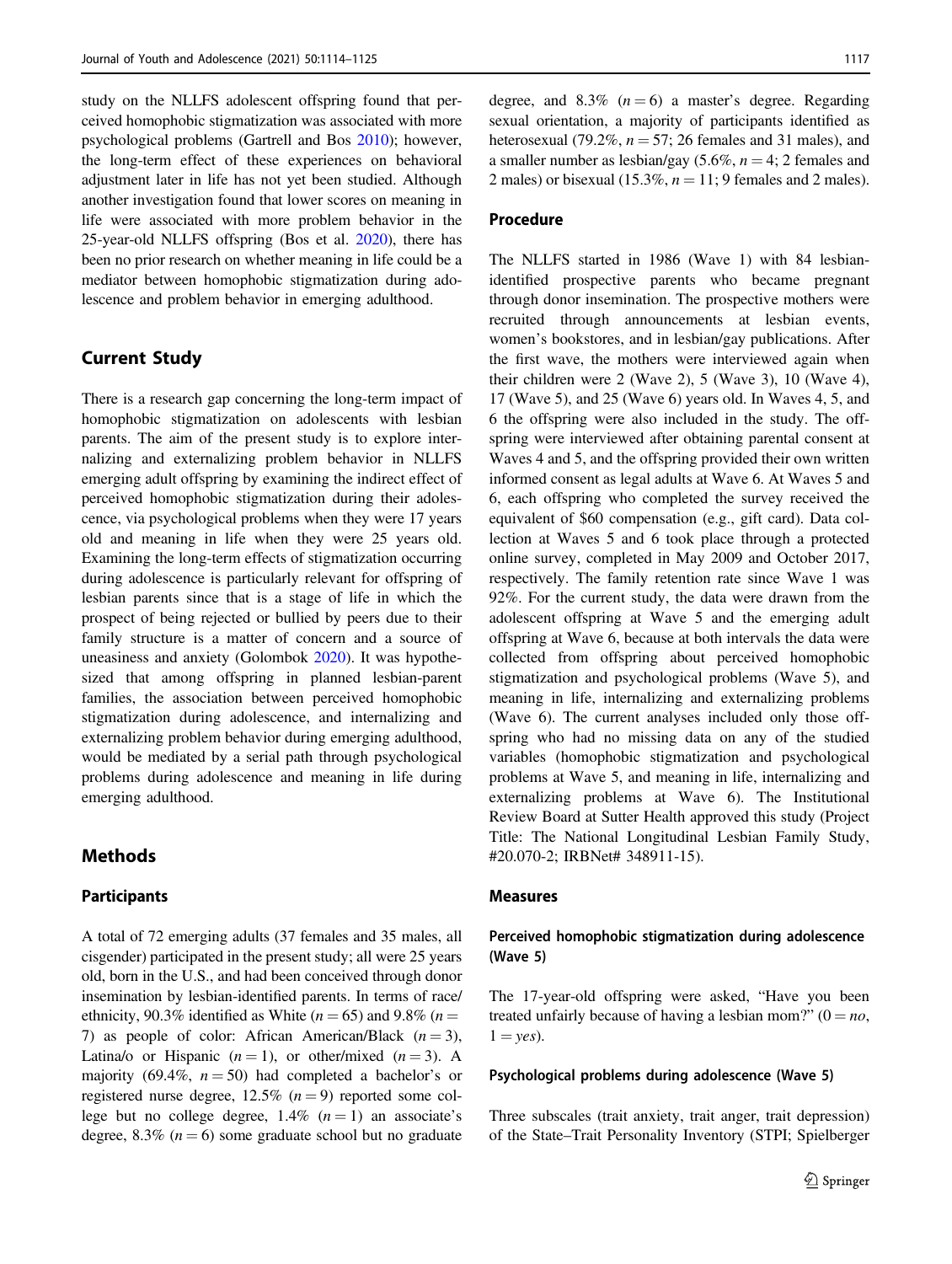et al. [1995](#page-11-0)) were used to measure the offspring's psychological problems when they were 17 years old. Each subscale consisted of 10 items rated on a 4-point Likert scale  $(1 = not at all, 4 = very much so)$ ; example items are "I feel anger", "I feel gloomy". The mean total score of the 30 items was calculated, and higher scores indicated more psychological problems. Cronbach's alpha for the total scale was 0.91.

#### Meaning in life during emerging adulthood (Wave 6)

Three items from the Meaning in Life Scale (Steger et al. [2006\)](#page-11-0) were used to investigate the extent to which the offspring perceived their lives as meaningful and worthwhile (e.g., "My life has a clear sense of purpose"). Participants responded to each of these items on a 5-point Likert scale (1  $=$  not all true,  $5 =$  completely true). The total mean score was used, with higher scores reflecting a greater perception of meaningfulness in life. Cronbach's alpha was 0.82.

## Internalizing and externalizing problem behavior during emerging adulthood (Wave 6)

To measure internalizing and externalizing problems, two broadband scales of the Achenbach Adult Self-Report were used (Achenbach and Rescorla [2003](#page-10-0)). The offspring were asked to specify the extent to which a series of statements was true for them during the prior six months  $(0 = not true,$  $1 =$ somewhat true,  $2 =$ very true or often true). The scores on the 39 items related to internalizing behavioral problems (e.g., "I am afraid I might think or do something bad" or "I feel worthless or inferior") and the 35 items pertaining to externalizing behavioral problems (e.g., "I argue a lot" or "I steal") were tabulated, with higher scores indicating more behavioral problems. Cronbach's alphas for the Internalizing and Externalizing Scales were 0.89 and 0.86, respectively.

#### **Demographics**

Participants were asked whether they identified as African American/Black, Asian, Latina/o or Hispanic, Native American, Pacific Islander, White (non-Latina/o or Hispanic), or other/mixed. Participants were also asked about their educational level  $(1 = no high school diploma and no$ general equivalency diploma,  $2 =$  general equivalency diploma,  $3 = high$  school graduate,  $4 = some$  college but no college degree,  $5 =$  associate's degree,  $6 =$  bachelor's or registered nurse degree,  $7 =$ some graduate school but no graduate degree,  $8 =$  master's degree,  $9 =$  doctoral or law degree,  $10 = other$  education). Regarding sexual orientation, participants were asked the following question, "Do you think of yourself as..."  $(1 = \text{heterosexual} \text{ or }$ straight,  $2 =$  lesbian, gay, or homosexual,  $3 =$  bisexual).

#### Analytic Strategy

All analyses were conducted in SPSS version 26. Descriptive statistics were used to report figures such as percentages, means, and standard deviations of the variables that were included in the serial-mediation models (i.e., homophobic stigmatization and psychological problems during adolescence, meaning in life and internalizing and externalizing problems during emerging adulthood). Preliminary analyses were conducted to assess the relationship of demographic characteristics on these variables. For these preliminary analyses, the findings on race/ethnicity, education, and sexual orientation were recoded due to the small cell sizes for the response categories on these variables. Race/ethnicity was recoded into two categories:  $1 =$  People of color (i.e., African American/Black, Latina/o or Hispanic, or other/mixed) and  $2 =$  White (i.e., non-Latina/o or Hispanic). Education was recoded into  $1 = No$  college degree (i.e., no high school diploma and no general equivalency diploma, general equivalency diploma, high school graduate, and some college but no college degree) and  $2 =$  College degree or higher (i.e., associate's degree, bachelor's or registered nurse degree, some graduate school but no graduate degree, master's degree, and doctoral or law degree). None of the participants checked the answer category "other education". Participants who identified as lesbian/gay/homosexual or bisexual were pooled (sexual orientation:  $1 =$  heterosexual and  $2 =$  lesbian/gay/homosexual or bisexual).

Chi-square tests were used to investigate whether the offspring's gender, race/ethnicity, educational level, and sexual orientation were related to perceived homophobic stigmatization during adolescence. Analyses of variance (ANOVAs) were used to assess gender differences in psychological problems during adolescence, and meaning in life and internalizing and externalizing problems during emerging adulthood. Nonparametric tests were employed to assess race/ethnicity, education, and sexual orientation in relation to psychological problems during adolescence, and meaning in life and internalizing and externalizing problems during emerging adulthood. This was done because even after recoding, the cell sizes for the categories on the demographic variables were too small to use standard ANOVAs. Bivariate analyses were used to examine associations between the variables. Finally, the hypotheses were tested by using two serial-multiple mediation models, one for each outcome (internalizing and externalizing problem behavior), which was done through a bootstrapping method. Investigating indirect effects through bootstrapping requires no assumption regarding the shape of the sampling distribution of the indirect effect and random samples are generated based on the original data (Hayes [2017\)](#page-11-0). In the current analysis, the bootstrapped mediation was done with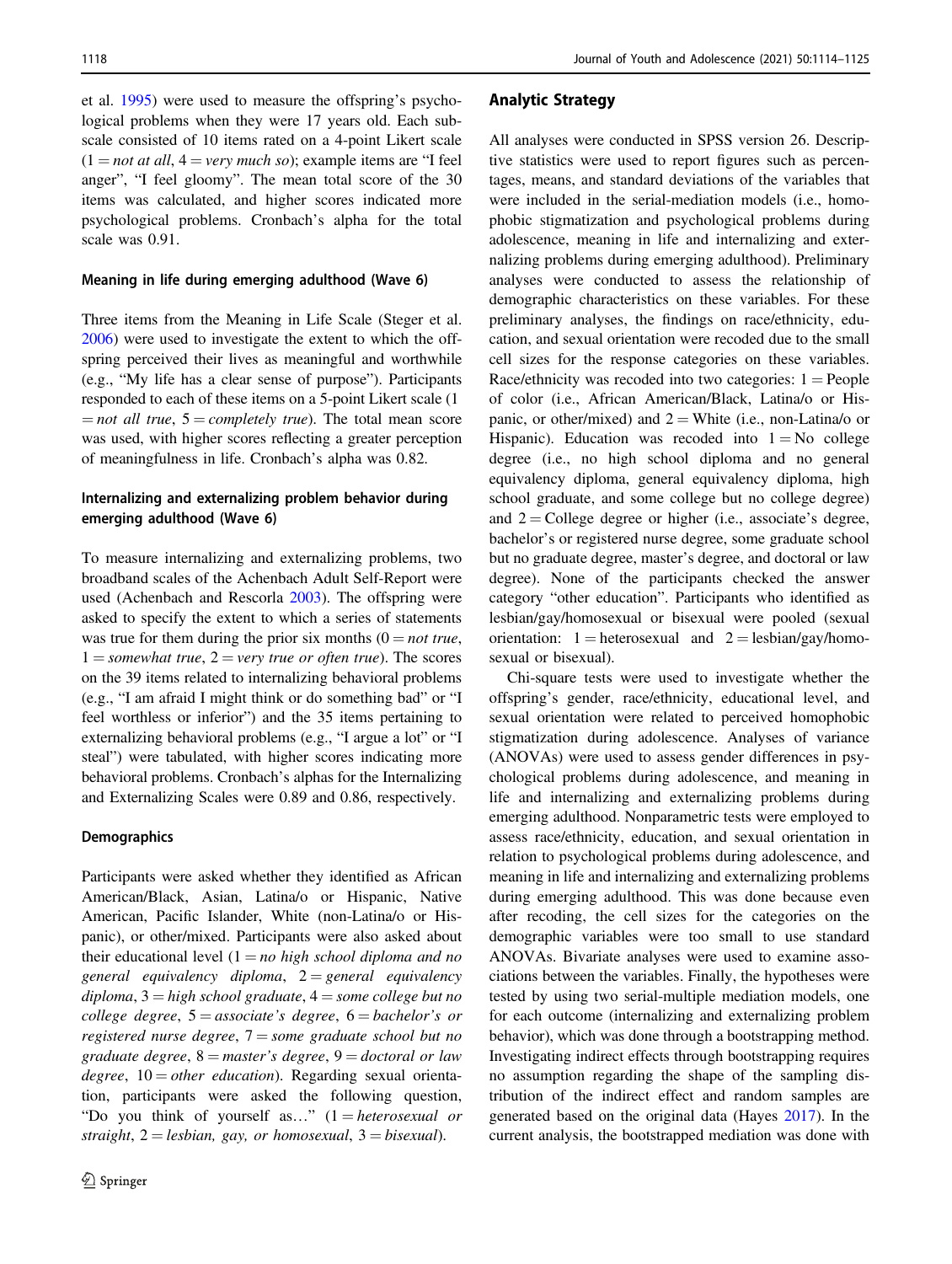5,000 resamples. For each random sample, the serialmultiple mediated effects were computed. The distribution of these effects was then used to obtain 95% confidence intervals (CI) for the size of indirect effects of psychological problems during adolescence (mediator 1) and meaning in life during emerging adulthood (mediator 2) on the relation between homophobic stigmatization and internalizing and externalizing problems. The indirect effect for a serialmultiple mediation is significant when the obtained CI does not contain the value 0 (Hayes [2017](#page-11-0)). Based on the findings, a post-hoc Monte Carlo power simulation was computed to obtain the statistical power of the results for the indirect effects (Schoemann et al. [2017](#page-11-0)). In cases where demographic variables were significantly associated with one or more variables, they were included as covariates in all the above-mentioned analyses.

## **Results**

## Descriptive and Preliminary Analyses

In the current study of 72 NLLFS offspring,  $40.3\%$  ( $n = 29$ ) reported as adolescents (Wave 5) that they had been treated unfairly because of having (a) lesbian mom(s). The mean score of their psychological problems at Wave 5 was 1.85  $(SD = 0.43;$  range 1.10–2.87) on a scale from 1 to 5. When these offspring were emerging adults (Wave 6), the mean scores on meaning in life, and internalizing and externalizing problems were  $3.92$  (SD = 0.81; range 2.00–5.00), 13.33 ( $SD = 8.82$ ; range 0–44), and 8.75 ( $SD = 6.41$ ; range 1–30), respectively. As shown in Table [1,](#page-7-0) regarding demographics, only educational level was significantly related to internalizing problem behavior, with participants who lacked a college degree reporting significantly more internalizing problems than those who had a college degree.

Partial correlations with education as a covariate, showed a significant association between homophobic stigmatization and psychological problems during adolescence. Analysis of covariance (with education as a covariate) revealed that stigmatized adolescents had more psychological problems ( $M = 2.02$ ,  $SD = 0.43$ ) compared to those who were not stigmatized  $(M = 1.71, SD = 0.40), F(1, 71) = 9.17,$  $p = 0.003$ . Perceived homophobic stigmatization during adolescence was not significantly related to any of the variables that were measured during emerging adulthood (i.e., meaning in life, and internalizing and externalizing problems), whereas adolescents with more psychological problems also had lower scores on meaning in life, and more internalizing and externalizing problems as emerging adults. Lower scores on meaning in life were significantly correlated with more internalizing problems, but were not associated with externalizing problems; furthermore, more internalizing problems were significantly associated with more externalizing problems (see Table [2\)](#page-8-0)

#### Serial-Multiple Mediation Analyses

To determine the serial-multiple mediation of psychological problems (reported during adolescence) and meaning in life (reported during emerging adulthood) in the association between homophobic stigmatization during adolescence and internalizing and externalizing problem behaviors during emerging adulthood, regression analyses with a bootstrap method were used (Hayes [2017](#page-11-0)).

#### Internalizing problems

Bootstrapping analysis showed that the total indirect effect of homophobic stigmatization through psychological problems and meaning in life on internalizing problem behavior was significant (point estimate  $= 0.361$ ,  $SE = 0.151$ , 95% CI [0.082–0.684]). The path from homophobic stigmatization to internalizing problem behavior through psychological problems and meaning in life was significant, with a point estimate for the effect of  $0.060$  (SE =  $0.034$ ) and a 95% confidence interval between 0.005 and 0.139. This suggested evidence for serial-multiple mediation. Figure [1](#page-8-0) shows that the associations of the serial-multiple mediation were in the expected directions: Adolescents experiencing homophobic stigmatization had more psychological problems, which in turn were associated with lower scores on meaning in life during emerging adulthood, which were associated with more internalizing problems during this phase of life. Monte Carlo simulation for posthoc power analysis based on a serial mediation showed a moderate power of 43% (based on 95% CI).

#### Externalizing problems

Bootstrapping analysis also showed a significant indirect effect of homophobic stigmatization during adolescence on externalizing problem behavior during emerging adulthood (point estimate  $= 0.330$ ,  $SE = 0.149$ ,  $95\%$  CI  $[0.080 -$ 0.656]). The inspection of the 95% CI of the serial mediation showed that the value 0 was in the 95% CI interval (point estimate = 0.010,  $SE = 0.034$ , 95% CI [−0.055 to 0.091]), implying that the path from homophobic stigmatization to externalizing problem behavior through psychological problems and meaning in life was not significant. However, the 95% CI of the single mediation path from homophobic stigmatization to externalizing problem behavior through psychological problems was significant (point estimate  $= 0.319$ ,  $SE = 0.148$ ,  $95\%$  [CI 0.074-0.640]). Figure [2](#page-9-0) shows that this single mediation was in the expected direction: Adolescents experiencing homophobic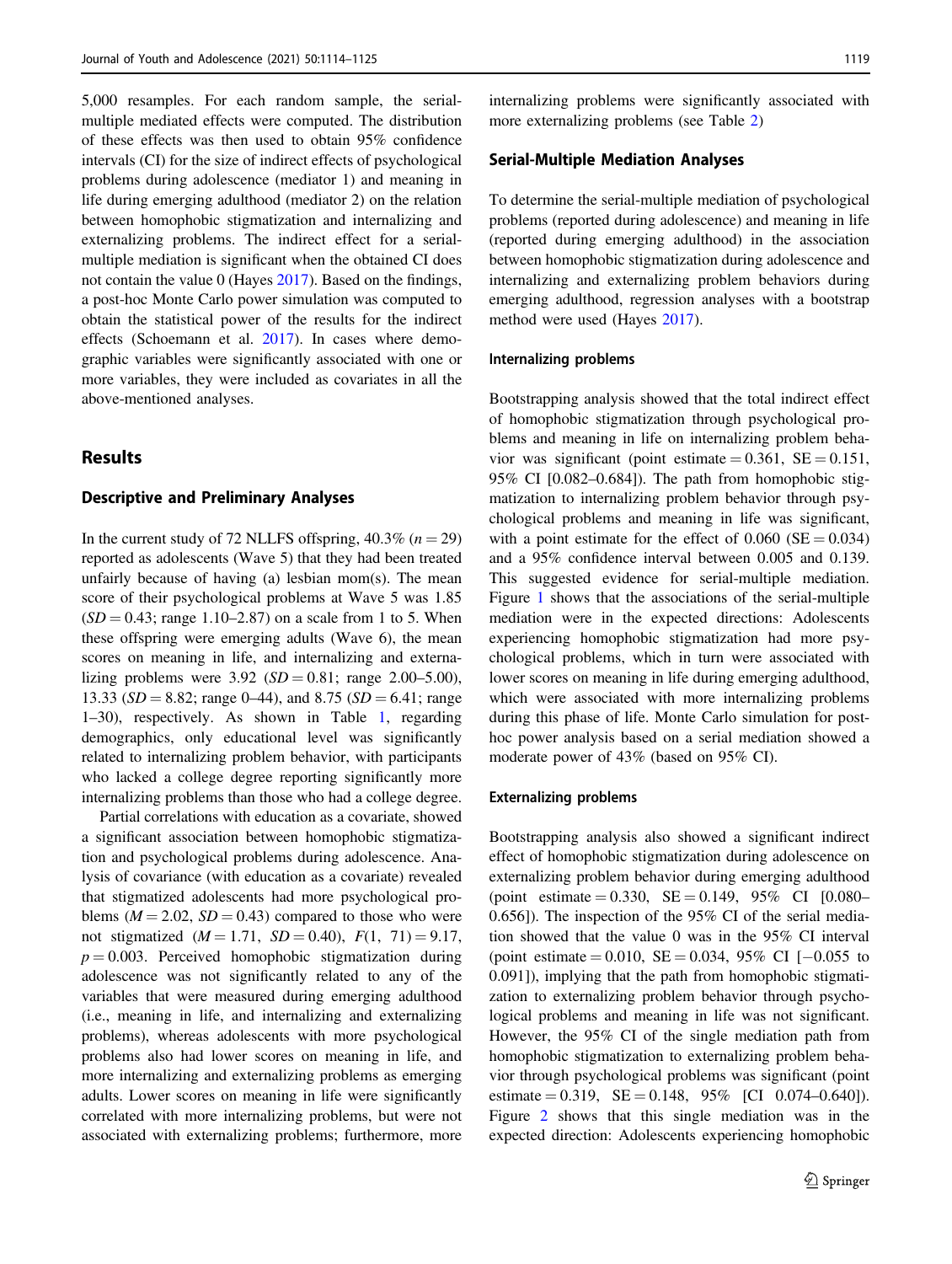|                               | Gender                   |                             |                                                  |                  | Race/ethnicity     |             |                                  |       |
|-------------------------------|--------------------------|-----------------------------|--------------------------------------------------|------------------|--------------------|-------------|----------------------------------|-------|
|                               | Female $n = 37$          | Male $n = 35$               | F                                                | $\boldsymbol{p}$ | People<br>of color | White       | $X^2/Mann-Whitney$ p<br>$U$ test |       |
| Adolescence                   |                          |                             |                                                  |                  |                    |             |                                  |       |
| Homophobic stigmatization     |                          |                             | 1.02                                             | 0.313            |                    |             | 2.18                             | 0.140 |
| No, $\%$ $(n)$                | 54.1 (20)                | 65.7(23)                    |                                                  |                  | 56.9 (37)          | 85.7 (06)   |                                  |       |
| Yes, $\%$ $(n)$               | 45.9 (17)                | 34.3 (12)                   |                                                  |                  | 43.1 (28)          | 14.3(01)    |                                  |       |
| Psychological problems        |                          |                             | 2.73                                             | 0.103            |                    |             | 175.50                           | 0.313 |
| M                             | 01.92                    | 01.75                       |                                                  |                  | 1.98               | 01.82       |                                  |       |
| SD                            | 00.43                    | 00.43                       |                                                  |                  | 0.34               | 00.44       |                                  |       |
| Emerging adulthood            |                          |                             |                                                  |                  |                    |             |                                  |       |
| Meaning in life               |                          |                             | 0.13                                             | 0.718            |                    |             | 205.00                           | 0.665 |
| $\boldsymbol{M}$              | 3.95                     | 3.88                        |                                                  |                  | 3.90               | 3.91        |                                  |       |
| <b>SD</b>                     | 0.78                     | 0.85                        |                                                  |                  | 0.32               | 0.85        |                                  |       |
| Internalizing problems        |                          |                             | 0.01                                             | 0.930            |                    |             | 135.50                           | 0.080 |
| $\boldsymbol{M}$              | 13.24                    | 13.43                       |                                                  |                  | 8.14               | 13.89       |                                  |       |
| <b>SD</b>                     | 09.99                    | 07.53                       |                                                  |                  | 6.41               | 08.90       |                                  |       |
| <b>Externalizing problems</b> |                          |                             | 0.22                                             | 0.642            |                    |             | 126.00                           | 0.053 |
| $\cal M$                      | 08.41                    | 09.11                       |                                                  |                  | 04.43              | 09.22       |                                  |       |
| SD                            | 05.42                    | 07.37                       |                                                  |                  | 02.70              | 06.53       |                                  |       |
|                               | <b>Educational</b> level |                             |                                                  |                  | Sexual orientation |             |                                  |       |
|                               | No college degree        | College degree<br>or higher | $X^2$ /Mann-Whitney $p$<br>$\boldsymbol{U}$ test |                  | Hetero-sexual      | Lesbian/Gay | $X^2/Mann-Whitney$ p<br>$U$ test |       |
| Adolescence                   |                          |                             |                                                  |                  |                    |             |                                  |       |
| Homophobic stigmatization     |                          |                             | 1.00                                             | 0.318            |                    |             | 1.34                             | 0.247 |
| No, $\%$ (n)                  | 44.4 (04)                | 61.9(39)                    |                                                  |                  | 63.2 (36)          | 46.7 (07)   |                                  |       |
| Yes, $\%$ $(n)$               | 55.6 (05)                | 38.1 (24)                   |                                                  |                  | 36.8(21)           | 53.3 (08)   |                                  |       |
| Psychological problems        |                          |                             | 229.00                                           | 0.353            |                    |             | 297.50                           | 0.071 |
| $\boldsymbol{M}$              | 02.02                    | 01.81                       |                                                  |                  | 1.79               | 2.01        |                                  |       |
| <b>SD</b>                     | 00.64                    | 00.40                       |                                                  |                  | 0.42               | 0.48        |                                  |       |
| Emerging adulthood            |                          |                             |                                                  |                  |                    |             |                                  |       |
| Meaning in life               |                          |                             | 240.50                                           | 0.459            |                    |             | 292.00                           | 0.057 |
| $\cal M$                      | 03.52                    | 03.97                       |                                                  |                  | 3.99               | 3.62        |                                  |       |
| SD                            | 01.24                    | 00.73                       |                                                  |                  | 0.82               | 0.72        |                                  |       |
| Internalizing problems        |                          |                             | 145.50                                           | 0.019            |                    |             | 414.00                           | 0.851 |
| $\boldsymbol{M}$              | 20.22                    | 12.35                       |                                                  |                  | 13.11              | 14.20       |                                  |       |
| <b>SD</b>                     | 10.17                    | 08.82                       |                                                  |                  | 07.82              | 12.21       |                                  |       |
| Externalizing problems        |                          |                             | 176.50                                           | 0.068            |                    |             | 419.00                           | 0.906 |
| M                             | 13.00                    | 08.14                       |                                                  |                  | 08.79              | 08.60       |                                  |       |
| SD                            | 08.41                    | 05.91                       |                                                  |                  | 06.49              | 06.29       |                                  |       |

<span id="page-7-0"></span>Table 1 Participant Characteristics and Bivariate Associations with Homophobic Stigmatization and Psychological Problems during Adolescence (Wave 5), and Meaning in Life, Internalizing and Externalizing Problem Behavior during Emerging Adulthood (Wave 6)

stigmatization had more psychological problems, which were significantly associated with more externalizing problems as emerging adults. Monte Carlo simulation for posthoc power analysis based on a single mediation showed an adequate power of 84% (based on 95% CI).

## **Discussion**

Research has found that children, adolescents, and emerging adults who were born and raised in lesbian-parent families experience homophobic stigmatization (Bos and Gartrell [2020\)](#page-10-0), but no prior study has examined its longterm effects on problem behavior. The current investigation used data from the U.S. National Longitudinal Lesbian Family Study to explore the indirect effect of homophobic stigmatization during adolescence on problem behavior in emerging adulthood, via psychological problems at age 17 and meaning in life at age 25, among NLLFS offspring of lesbian parents. The findings showed an indirect (but not direct) long-term effect of experienced homophobic stigmatization during adolescence on internalizing (i.e., problems within the individual) and externalizing (i.e., problems directed towards others) problem behavior among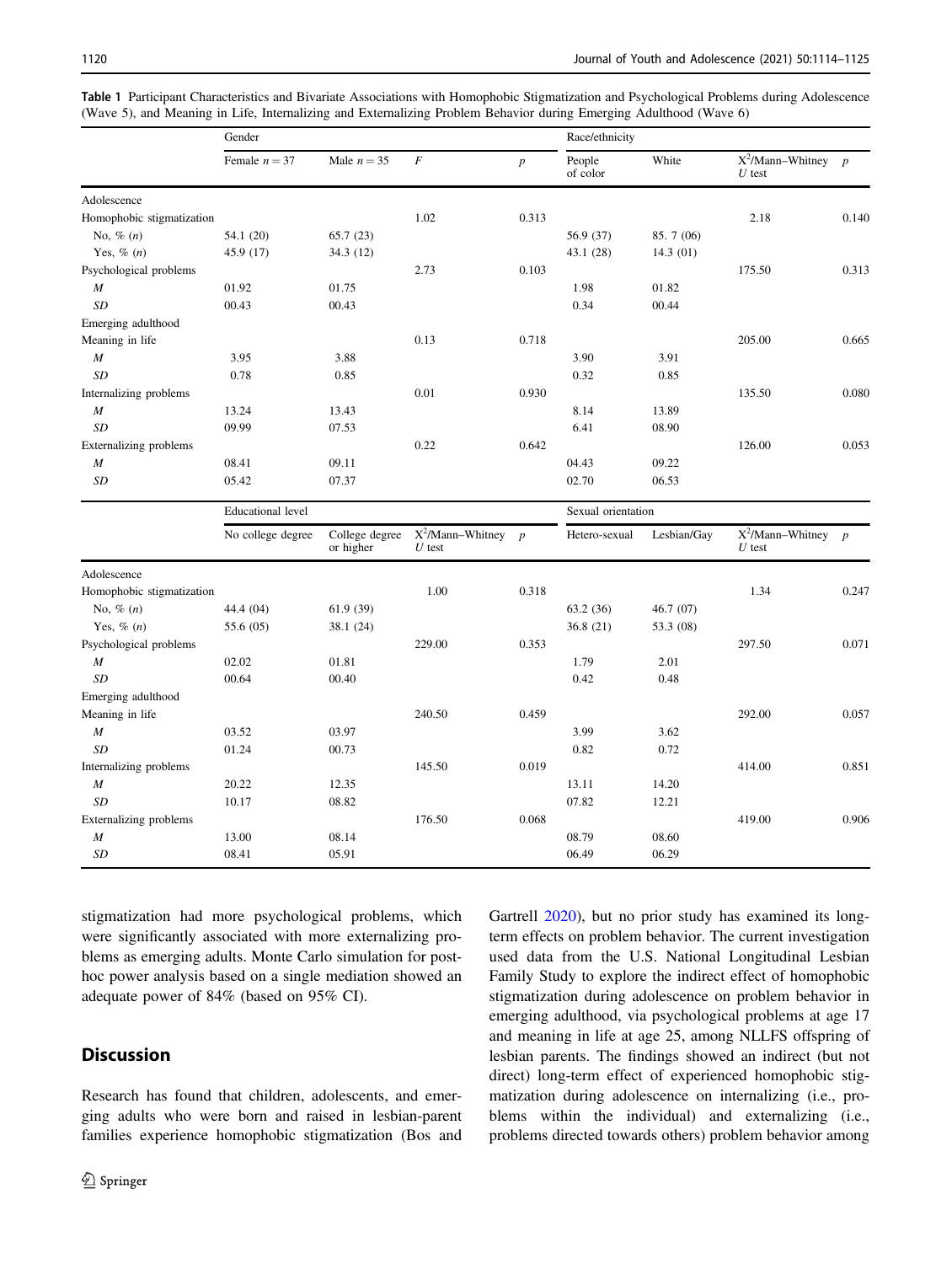<span id="page-8-0"></span>offspring in planned lesbian-parent families. The study also uncovered potential mechanisms for these effects by focusing on a serial mediation through psychological problems during adolescence and meaning in life during emerging adulthood. Previously, neither the association between homophobic stigmatization and behavior problems, nor possible mechanisms underlying this relation, had been investigated from a longitudinal perspective. The results of the present investigation underscore the

Table 2 Associations Among Homophobic Stigmatization and Psychological Problems (during Adolescence), Meaning in Life and Internalizing and Externalizing Problems (during Emerging Adulthood), After Controlling for Education

|                                    | (1)     | (2)       | (3)                 | (4)       |  |  |  |
|------------------------------------|---------|-----------|---------------------|-----------|--|--|--|
| Adolescence (Wave 5)               |         |           |                     |           |  |  |  |
| Homophobic stigmatization          |         |           |                     |           |  |  |  |
| $0.34**$<br>Psychological problems |         |           |                     |           |  |  |  |
| Emerging adulthood (Wave 6)        |         |           |                     |           |  |  |  |
| Meaning in life                    | $-0.15$ | $-0.35**$ |                     |           |  |  |  |
| Internalizing problems             | 0.16    |           | $0.52***-0.41***$ - |           |  |  |  |
| Externalizing problems             | 0.14    |           | $0.49***-0.21$      | $0.57***$ |  |  |  |

Spearman  $r$  correlations were used for the associations among homophobic stigmatization and psychological problems, meaning in life, and internalizing and externalizing problems. Pearson r correlations were used for the associations among psychological problems and meaning in life, internalizing and externalizing problems

\*\*p < 0.01, \*\*\*p < 0.001

importance of preventing the homophobic stigmatization of adolescents based on the sexual orientation of their parents.

These findings are not surprising when considering that the offspring of sexual minority parents do not grow up in a vacuum, but in a society in which they encounter predominant values and norms, including heteronormativity. In this vein, the combination of the sexual minority stress model (Meyer [2003\)](#page-11-0), the ecological theory (Bronfenbrenner [2001\)](#page-10-0), and the life course perspective (Elder [1998\)](#page-11-0) were appropriate and relevant frameworks for this study (Farr et al. [2017\)](#page-11-0), insofar as they emphasized that values and norms from the broader society may have a long-term influence on the outcomes and experiences among offspring of lesbian parents. Of relevance, these findings should also be contextualized within the evidence that the large majority of the NLLFS emerging adult offspring did not report a sexual minority identity (Gartrell et al. [2019](#page-11-0)). Given that the current study spanned more than eight years, the findings suggest that the longterm effect of homophobic stigmatization is still detrimental for behavioral adjustment even though the general attitudes toward same-sex parent families have become more accepting. For example, in a U.S. population-based study from 1992, 29% of participants reported that samesex couples should have the legal right to adopt a child, whereas by 2014 this had increased to 63% of participants (Gallup [2014](#page-11-0)).

This study confirmed its hypothesis that NLLFS adolescent experiences of homophobic stigmatization associated with parental sexual orientation would negatively



Fig. 1 Serial-multiple Mediation of Psychological Problems and Meaning in Life in the Association between Homophobic Stigmatization and Internalizing Problems (Non-Standardized Beta's)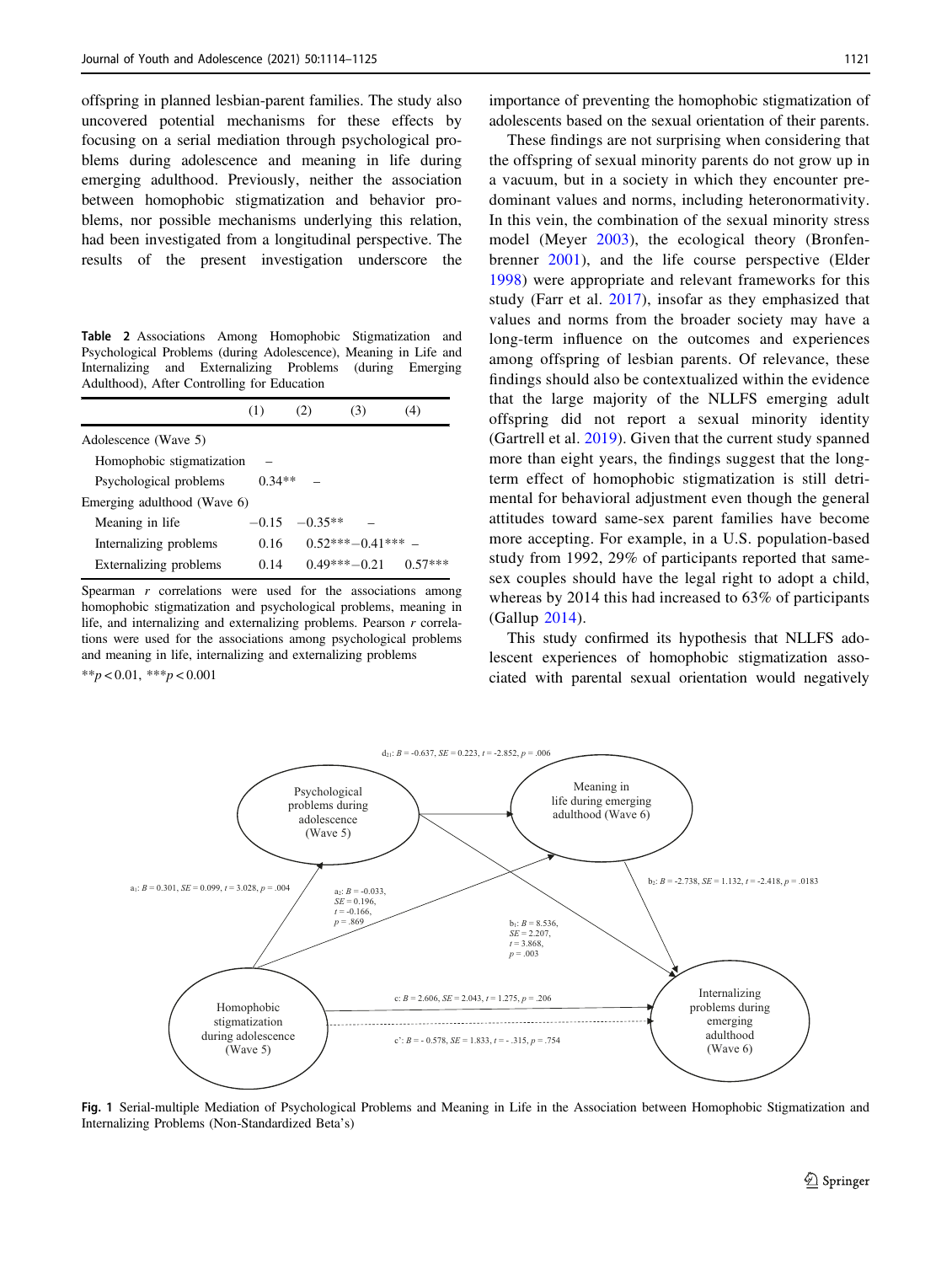<span id="page-9-0"></span>

Fig. 2 Single Mediation of Psychological Problems in the Assocation between Homophobic Stigmatization and Externalizing Problems (Non-Standardized Beta's)

affect their internalizing problem behavior in emerging adulthood via increase in adolescent psychological problems and lower adult meaning in life. An explanation of the crucial role of meaning in life for this path model aligns with the rationale that there is an association between disillusioning experiences and meaning in life, through psychological distress (Heine et al. [2006](#page-11-0)). In other words, because of negative experiences such as parent-associated homophobic stigmatization, individuals are likely to feel distressed, which in turn diminishes their sense of meaning in life. The significance of psychological problems and meaning in life as mediators also provides evidence for the psychological mediation framework (Hatzenbuehler [2009](#page-11-0)). This framework indicates that intra-psychological processes that exist within the self or within one's mind (such as psychological problems and meaning in life), play a role, among other things, in how minority stressors can influence problem behaviors.

Regarding externalizing problem behavior, the study hypothesis was partially supported since only adolescent psychological problems, but not meaning in life, mediated the relation between adolescent experiences of homophobic stigmatization and externalizing problems during emerging adulthood. A possible explanation for these results is that the current study focused only on the presence of meaning in life, rather than the search for meaning in life; the latter may have led to a different result given that previous research suggests that searching for meaning is related to aggressive behavior (Van Tilburg et al. [2019\)](#page-12-0), which is a specific form of externalizing problem.

Although the effect of experienced homophobic stigmatization during adolescence on internalizing and externalizing problems in emerging adulthood was indirect, the results are in line with what is known about the longterm effects of bullying in general. In a similar vein, while most longitudinal studies on the impact of bullying concentrate on short-term effects by following children either for a few months or for a few years into adolescence (e.g., Copeland et al. [2013](#page-10-0)), more recent findings have pointed towards a long-lasting effect of bullying beyond the childhood and adolescent periods (Arseneault [2017\)](#page-10-0). These few long-term effect studies on bullying conducted thus far indicated that young victims of bullying showed higher rates of anxiety and depression (internalizing problem behavior) and anger (externalizing problem behavior) during their early to mid-20s compared to those who had not previously experienced bullying (e.g., Sigurdson et al. [2015](#page-11-0)). It remains to be seen how the long-term effects of bullying in general are related to stigmatization associated with parental sexual orientation. However, based on crosssectional investigations, some scientific evidence indicates that bullying directed against a certain trait (for example a person's sexual or gender identity) has more impact than general bullying (e.g., Russell et al. [2012\)](#page-11-0).

Several study limitations are notable. First, this study used a single-item measure of experiences of homophobic stigmatization during adolescence rather than a multi-item scale. A second limitation is that the NLLFS is a nonrandom sample. When the study was initiated in 1986, it was unrealistic to recruit a representative sample because of longstanding discrimination against lesbian parents and an unwillingness of sexual minority parents to be identified for fear of losing child custody (Gartrell et al. [1996](#page-11-0); Golombok [2020](#page-11-0)). An additional limitation is that the offspring were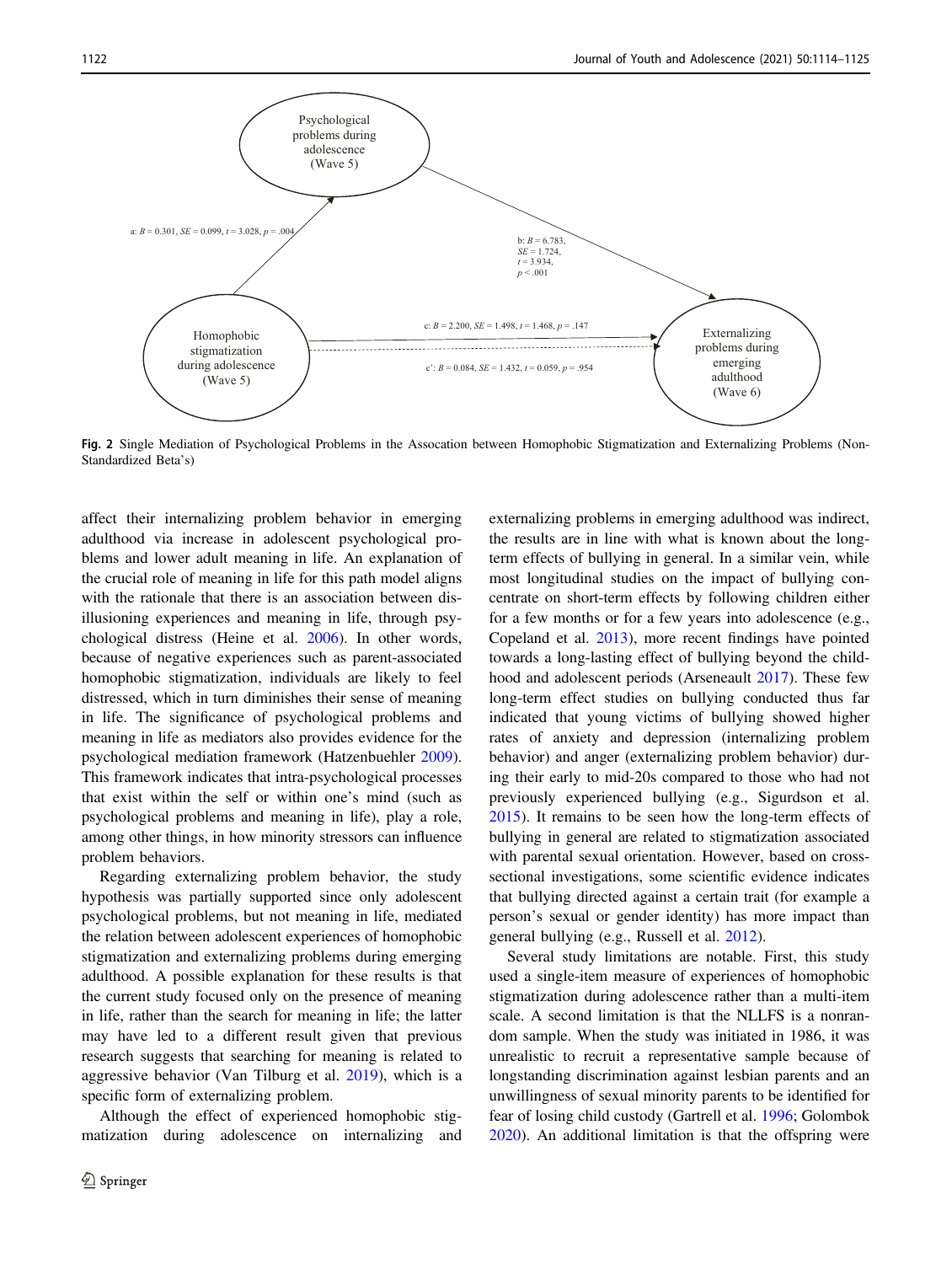<span id="page-10-0"></span>predominantly White and well educated, with most growing up in middle-class families. As such, the study needs replication with larger and more diverse samples, ideally in longitudinal population-based studies with multiple informants and carried out internationally. Also, given the gap between Wave 5 (age 17) and Wave 6 (age 25), other constructs or unmeasured pathways may explain the association observed between the variables.

On the other hand, the NLLFS is the only investigation that has longitudinally followed offspring conceived through donor insemination by sexual minority parents from conception to emerging adulthood. As such, its findings are not influenced by overrepresentation of offspring who volunteered as adolescents for a study after they were already functioning well. Furthermore, the current 92% retention rate of NLLFS participants implies that the results are not biased by the attrition of offspring who were experiencing psychological difficulties (Golombok [2020](#page-11-0)).

## Conclusion

Despite the fact that rates of bullying against sexual minority youth decrease over the course of adolescence (Robinson et al. [2013\)](#page-11-0), findings of this study indicate that some emerging adult offspring of lesbian parents are still vulnerable to the homophobic stigmatization they experienced in the past due to their parents' sexual orientation. Since the current study spanned more than eight years (from adolescence to emerging adulthood), the results add evidence that adolescent homophobic stigmatization may further encumber the normative developmental tasks emerging adults must face (Arnett et al. 2014). This study also suggests that the long-term effects of experienced homophobia on the behavioral adjustment of offspring of lesbian parents should not be underestimated. To this end, it would be beneficial for school and community programs to intervene to prevent stigmatization not only of sexual and gender minority persons, but also of individuals raised by sexual minority parents.

Authors' Contributions H.B. conceived of the study, coordinated its design, conducted the statistical analyses, interpreted the data, and drafted and revised the manuscript; N.C. participated in the study design, statistical analyses, the interpretation of the data, manuscript drafting, and manuscript revision; E.D.R. and A.K. participated in the study design, interpretation of data, and revision of the manuscript; N.G. collected the data, participated in the study design, interpretation of data, and revision of the manuscript. All authors read and approved the final manuscript.

Data Sharing and Declaration The datasets generated and/or analyzed during the current study are not publicly available but are available from the corresponding author on reasonable request.

#### Compliance with Ethical Standards

Conflict of Interest The authors declare that they have no conflict of interest.

Ethical Approval All procedures performed in this study were carried out in accordance with the ethical standards of the Sutter Health Institutional Review Board.

Informed Consent Informed consent was obtained from the parents for the participation of their offspring when they were minors, and assent was obtained from these minors. When the offspring were legal adults, they provided informed consent to participate.

Publisher's note Springer Nature remains neutral with regard to jurisdictional claims in published maps and institutional affiliations.

## References

- Achenbach, T. M., & Rescorla, L. A. (2003). Manual for the ASEBA adult form & profiles: for ages 18–59. Burlington, VT: University of Vermont Research Center for Children, Youth, and Families.
- Arnett, J. J., Zukauskiene, R., & Sugimura, K. (2014). The new life stage of emerging adulthood at ages 18-29 years: Implications for mental health. The Lancet Psychiatry, 1, 569–576. [https://doi.org/](https://doi.org/10.1016/S2215-0366(14)00080-7) [10.1016/S2215-0366\(14\)00080-7](https://doi.org/10.1016/S2215-0366(14)00080-7).
- Arseneault, L. (2017). The long‐term impact of bullying victimization on mental health. World Psychiatry, 16, 27–28. [https://doi.org/10.](https://doi.org/10.1002/wps.20399) [1002/wps.20399](https://doi.org/10.1002/wps.20399).
- Bos, H. M. W., & Gartrell, N. K. (2010). Adolescents of the USA National Longitudinal Lesbian Family Study: Can family characteristics counteract the negative effects of stigmatization? Family Process, 49, 559–572. [https://doi.org/10.1111/j.1545-](https://doi.org/10.1111/j.1545-5300.2010.01340.x) [5300.2010.01340.x.](https://doi.org/10.1111/j.1545-5300.2010.01340.x)
- Bos, H. M. W., & Gartrell, N. K. (2020). Lesbian-mother families formed through donor insemination. In A. E. Goldberg & K. R. Allen (Eds.), LGBTQ-parent families: Innovations in research and implications for practice. 2nd ed. (pp. 25–44). New York, NY: Springer.
- Bos, H. M. W., & Van Balen, F. (2008). Children in planned lesbian families: stigmatisation, psychological adjustment and protective factors. Culture, Health, & Sexuality, 10, 221-236. [https://doi.](https://doi.org/10.1080/13691050701601702) [org/10.1080/13691050701601702](https://doi.org/10.1080/13691050701601702).
- Bos, H. M. W., Gartrell, N. K., & Koh, A. S. (2019). Meaning in life as a moderator between homophobic stigmatization and problem behavior in emerging adult offspring from planned lesbian families [Paper presentation]. Chicago, Illinois, United States: American Psychological Association Convention. August 8–11.
- Bos, H. M. W., Koh, A. S., Van Beusekom, G., Rothblum, E., & Gartrell, N. K. (2020). Meaning in life as a moderator between homophobic stigmatization and coping styles in adult offspring from planned lesbian-parent families. Sexuality Research and Social Policy, 17, 594–606. <https://doi.org/10.1007/s13178-019-00417-w>.
- Bronfenbrenner, U. (2001). Making human beings human: Bioecological perspectives on human development. Thousand Oaks, CA: Sage.
- Carone, N., Lingiardi, V., Chirumbolo, A., & Baiocco, R. (2018). Italian gay father families formed by surrogacy: Parenting, stigmatization, and children's psychological adjustment. Developmental Psychology, 54, 1904–1916. <https://doi.org/10.1037/dev0000571>.
- Copeland, W. E., Wolke, D., Angold, A., & Costello, E. J. (2013). Adult psychiatric outcomes of bullying and being bullied by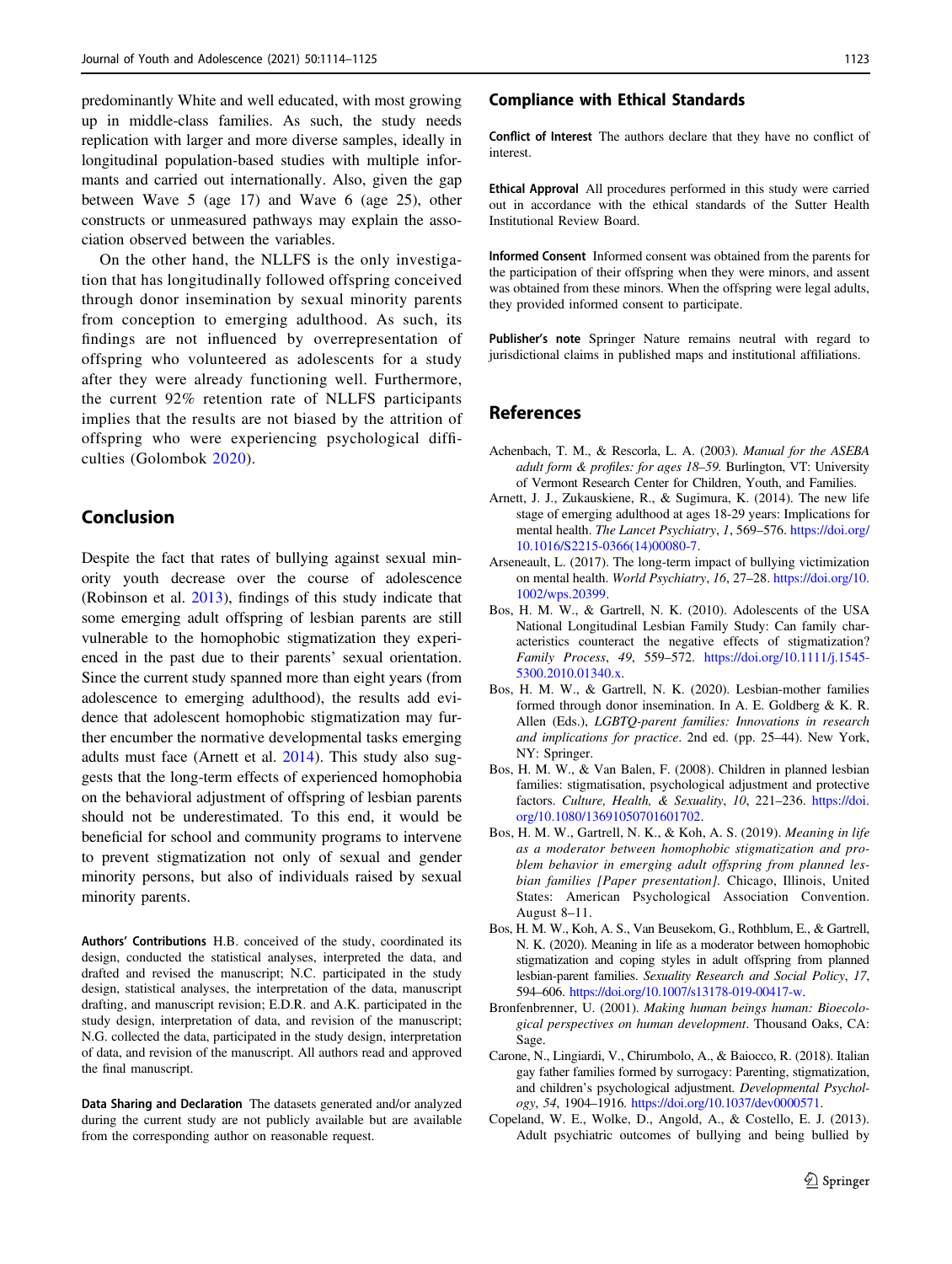<span id="page-11-0"></span>peers in childhood and adolescence. Journal American Medical Association Psychiatry, 70, 419–426. [https://doi.org/10.1001/ja](https://doi.org/10.1001/jamapsychiatry.2013.504) [mapsychiatry.2013.504](https://doi.org/10.1001/jamapsychiatry.2013.504).

- Earnshaw, V. A., Reisner, S. L., Menino, D. D., Poteat, V. P., Bogart, L. M., Barnes, T. N., & Schuster, M. A. (2018). Stigma-based bullying interventions: a systematic review. Developmental Review, 48, 178–200. <https://doi.org/10.1016/j.dr.2018.02.001>.
- Elder, Jr, G. H. (1998). The life course as developmental theory. Child Development, 69, 1–12. [https://doi.org/10.1111/j.1467-8624.](https://doi.org/10.1111/j.1467-8624.1998.tb06128.x) [1998.tb06128.x](https://doi.org/10.1111/j.1467-8624.1998.tb06128.x).
- Farr, R. H., Crain, E. E., Oakley, M. K., Cashen, K. K., & Garber, K. J. (2016). Microaggressions, feelings of difference, and resilience among adopted children with sexual minority parents. Journal of Youth and Adolescence, 45, 85–104. [https://doi.org/10.1007/](https://doi.org/10.1007/s10964-015-0353-6) [s10964-015-0353-6.](https://doi.org/10.1007/s10964-015-0353-6)
- Farr, R. H., Tasker, F., & Goldberg, A. E. (2017). Theory in highly cited studies of sexual minority parent families: variations and implications. Journal of Homosexuality, 64, 1143–1179. [https://](https://doi.org/10.1080/00918369.2016.1242336) [doi.org/10.1080/00918369.2016.1242336.](https://doi.org/10.1080/00918369.2016.1242336)
- Fedewa, A. L., Black, W. W., & Ahn, S. (2015). Children and adolescents with same-gender parents: a meta-analytic approach in assessing outcomes. Journal of GLBT Family Studies, 11, 1–34. [https://doi.org/10.1080/1550428X.2013.869486.](https://doi.org/10.1080/1550428X.2013.869486)
- Fish, J. N., & Russell, S. T. (2018). Queering methodologies to understand queer families. Family Relations, 67, 12–25. [https://](https://doi.org/10.1111/fare.12297) [doi.org/10.1111/fare.12297](https://doi.org/10.1111/fare.12297).
- Flores, A. R. (2019). Social acceptance of LGBT people in 174 countries, 1981 to 2017. Los Angeles: UCLA School of Law. Williams Institute.
- Gallup (2014). Most American say same-sex couples entitled to adopt. Right to adopt children outpaces Americans' acceptance of samesex marriage. Retrieved from [https://news.gallup.com/poll/](https://news.gallup.com/poll/170801/americans-say-sex-couples-entitled-adopt.aspx) [170801/americans-say-sex-couples-entitled-adopt.aspx.](https://news.gallup.com/poll/170801/americans-say-sex-couples-entitled-adopt.aspx)
- Gartrell, N. K., & Bos, H. M. W. (2010). The US National Longitudinal Lesbian Family Study: psychological adjustment of the 17-year-old adolescents. Pediatrics, 126, 1–9. [https://doi.org/10.](https://doi.org/10.1542/peds.2009-3153) [1542/peds.2009-3153](https://doi.org/10.1542/peds.2009-3153).
- Gartrell, N. K., Bos, H. M. W., & Koh, A. S. (2018). National longitudinal lesbian family study—Mental health of adult offspring. The New England Journal of Medicine, 379, 297–299. [https://doi.](https://doi.org/10.1056/nejmc1804810) [org/10.1056/nejmc1804810](https://doi.org/10.1056/nejmc1804810).
- Gartrell, N. K., Bos, H. M. W., & Koh, A. S. (2019). Sexual attraction, orientation, and same-sex sexual experiences of adult offspring in the U.S. National Longitudinal Lesbian Family Study. Archives of Sexual Behavior, 48, 1495–1503. [https://doi.org/10.1007/](https://doi.org/10.1007/s10508-019-1434-5) [s10508-019-1434-5.](https://doi.org/10.1007/s10508-019-1434-5)
- Gartrell, N. K., Bos, H. M. W., Peyser, H., Deck, A., & Rodas, C. (2012). Adolescents with lesbian mothers describe their own lives. Journal of Homosexuality, 59, 1211–1229. [https://doi.org/](https://doi.org/10.1080/00918369.2012.720499) [10.1080/00918369.2012.720499](https://doi.org/10.1080/00918369.2012.720499).
- Gartrell, N. K., Hamilton, J., Banks, A., Mosbacher, D., Reed, N., Sparks, C. H., & Bishop, H. (1996). The National Lesbian Family Study: 1. Interviews with prospective mothers. American Journal of Orthopsychiatry, 66, 272–281. [https://doi.org/10.1037/](https://doi.org/10.1037/h0080178) [h0080178.](https://doi.org/10.1037/h0080178)
- Goffman, E. (1963). Stigma: Notes on the management of spoiled identity. Upper Saddle River, New Jersey: Prentice-Hall.
- Golombok, S. (2020). We are family: The modern transformation of parents and children. New York, NY: Public Affairs.
- Hadden, B. W., & Smith, C. V. (2019). I gotta say, today was a good (and meaningful) day: daily meaning in life as a potential basic psychological need. Journal of Happiness Studies, 20, 185–202. [https://doi.org/10.1007/s10902-017-9946-y.](https://doi.org/10.1007/s10902-017-9946-y)
- Hatzenbuehler, M. L. (2009). How does sexual minority stigma "get under the skin"? A psychological mediation framework. Psychological Bulletin, 135, 707–730. <https://doi.org/10.1037/a0016441>.
- Hayes, A. F. (2017). Introduction to mediation, moderation, and conditional process analysis: A regression-based approach. New York, NY: Guilford Publications.
- Heine, S. J., Proulx, T., & Vohs, K. D. (2006). The meaning maintenance model: on the coherence of social motivations. Personality and Social Psychology Review, 10, 88–110. [https://doi.org/](https://doi.org/10.1207/s15327957pspr1002_1) [10.1207/s15327957pspr1002\\_1](https://doi.org/10.1207/s15327957pspr1002_1).
- Herek, G. M. (2016). A nuanced view of stigma for understanding and addressing sexual and gender minority health disparities. LGBT Health, 3, 397–399. <https://doi.org/10.1089/lgbt.2016.0154>.
- Johnson, S. K., Goldman, J. A., Garey, A. I., Britner, P. A., & Weaver, S. E. (2011). Emerging adults' identity exploration: Illustrations from inside the "camp bubble". Journal of Adolescent Research, 26, 258–295. [https://doi.org/10.1177/](https://doi.org/10.1177/0743558410376832) [0743558410376832.](https://doi.org/10.1177/0743558410376832)
- Kessler, R. C., Amminger, G. P., Aguilar‐Gaxiola, S., Alonso, J., Lee, S., & Ustun, T. B. (2007). Age of onset of mental disorders: a review of recent literature. Current Opinion in Psychiatry, 20, 359–364. [https://doi.org/10.1097/YCO.0b013e32816ebc8c.](https://doi.org/10.1097/YCO.0b013e32816ebc8c)
- Koh, A. S., Bos, H. M. W., & Gartrell, N. K. (2019). Predictors of mental health in emerging adult offspring of lesbian-parent families. Journal of Lesbian Studies, 23, 257–278. [https://doi.org/](https://doi.org/10.1080/10894160.2018.1555694) [10.1080/10894160.2018.1555694.](https://doi.org/10.1080/10894160.2018.1555694)
- Kuvalanka, K. A., Leslie, L. A., & Radina, R. (2014). Coping with sexual stigma: emerging adults with lesbian parents reflect on the impact of heterosexism and homophobia during their adolescence. Journal of Adolescent Research, 29, 241–270. [https://doi.](https://doi.org/10.1177/2F0743558413484354) [org/10.1177/2F0743558413484354](https://doi.org/10.1177/2F0743558413484354).
- Meyer, I. H. (2003). Minority stress and mental health in gay men. In L. D. Garnets & D. C. Kimmel (Eds), Psychological perspectives on lesbian, gay, and bisexual experiences. 2nd ed. (pp. 699–731). New York, NY: Columbia University Press.
- Park, C. L. (2010). Making sense of the meaning literature: an integrative review of meaning making and its effects on adjustment to stressful life events. Psychological Bulletin, 136, 257–301. [https://doi.org/10.1037/a0018301.](https://doi.org/10.1037/a0018301)
- Perlesz, A., Brown, R., Lindsay, J., McNair, R., De Vaus, D., & Pitts, M. (2006). Family in transition: parents, children and grandparents in lesbian families give meaning to 'doing family'. Journal of Family Therapy, 28, 175–199. [https://doi.org/10.1111/](https://doi.org/10.1111/j.1467-6427.2006.00345.x) [j.1467-6427.2006.00345.x.](https://doi.org/10.1111/j.1467-6427.2006.00345.x)
- Robinson, J. P., Espelage, D. L., & Rivers, I. (2013). Developmental trends in peer victimization and emotional distress in LGB and heterosexual youth. Pediatrics, 131, 423-430. [https://doi.org/10.](https://doi.org/10.1542/peds.2012-2595) [1542/peds.2012-2595.](https://doi.org/10.1542/peds.2012-2595)
- Russell, S. T., Sinclair, K. O., Poteat, V. P., & Koenig, B. W. (2012). Adolescent health and harassment based on discriminatory bias. American Journal of Public Health, 102, 493-495. [https://doi.](https://doi.org/10.2105/AJPH.2011.300430) [org/10.2105/AJPH.2011.300430](https://doi.org/10.2105/AJPH.2011.300430).
- Schoemann, A. M., Boulton, A. J., & Short, S. D. (2017). Determining power and sample size for simple and complex mediation models. Social Psychological and Personality Science, 8, 379–386. <https://doi.org/10.1177/1948550617715068>.
- Sigurdson, J. F., Undheim, A. M., Wallander, J. L., Lydersen, S., & Sund, A. M. (2015). The long-term effects of being bullied or a bully in adolescence on externalizing and internalizing mental health problems in adulthood. Child and Adolescent Psychiatry and Mental Health, 9, 42–55. [https://doi.org/10.1186/s13034-](https://doi.org/10.1186/s13034-015-0075-2) [015-0075-2](https://doi.org/10.1186/s13034-015-0075-2).
- Spielberger, C. D., Jacobs, G., Crane, R., Russell, S., Westberry, L., Barker, L., Johnson, E., Knight, J., & Marks, E. (1995). State-Trait Personality Inventory (STPI): Sampler set, preliminary manual, response sheet, scoring directions. Menlo Park, CA: Mind Garden, Inc.
- Steger, M. F., Frazier, P., Oishi, S., & Kaler, M. (2006). The meaning in life questionnaire: assessing the presence of and search for